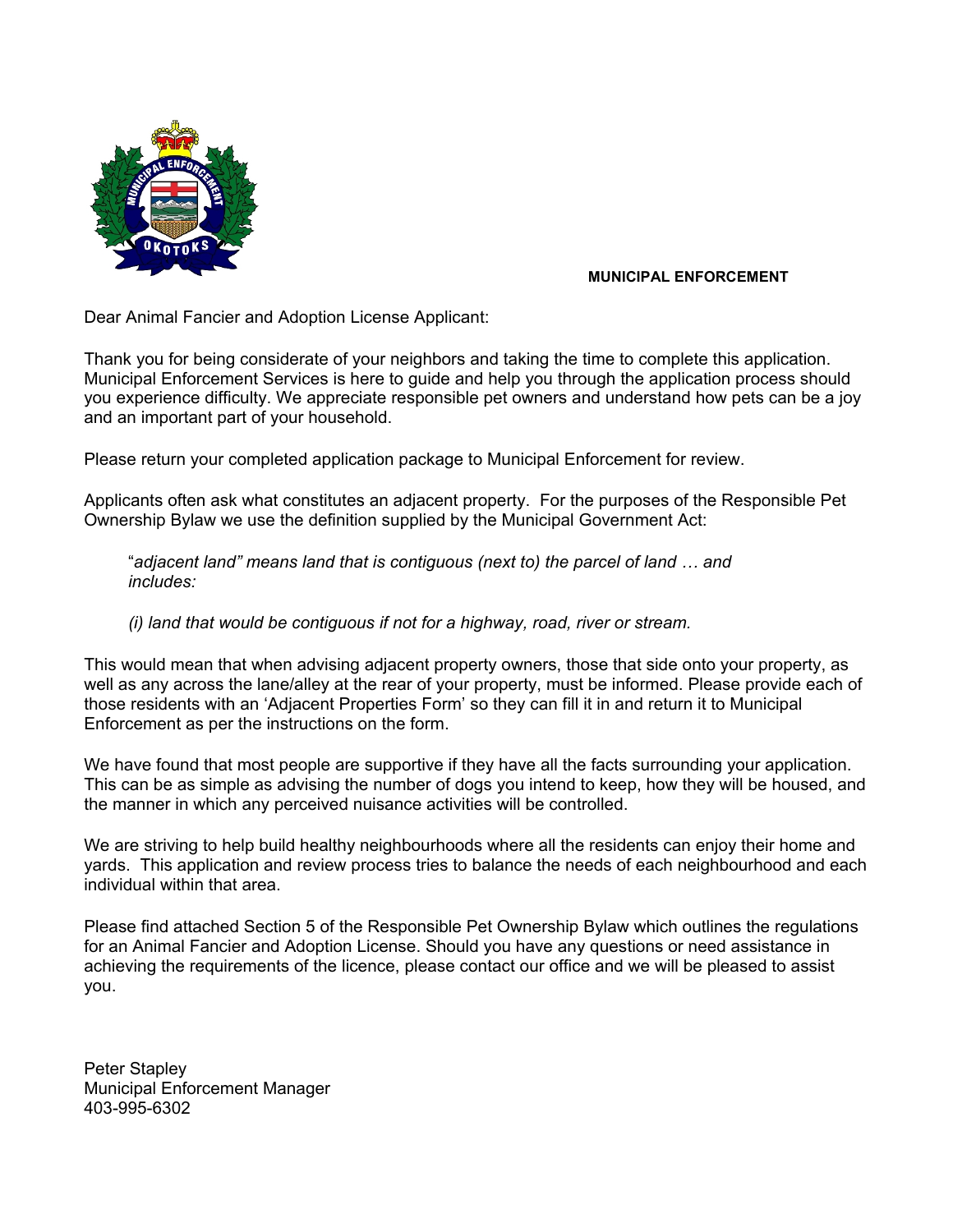### **SECTION 5 – ANIMAL FANCIER AND ADOPTION LICENSE**

- a) The maximum number of Animals on any property shall be restricted to three (3) over the age of three (3) months except in the case where an Owner possesses a valid and subsisting Animal Fancier and Adoption License. The maximum number of Animals on any property for persons holding a valid Animal Fancier and Adoption License shall be restricted to the lesser of; ten (10) or the number of Animals deemed suitable for the dwelling by the Health Authority.
- b) An Owner wishing to operate under the authority of an Animal Fancier and Adoption License must apply annually by January 31st for an Animal Fancier and Adoption License and shall submit an application to the Animal Control Officer.
- c) An Owner must ensure that Animal(s) in care are provided with care consistent with Section 4(a).
- d) An application for an Animal Fancier and Adoption License shall include:
	- i. name, address and telephone number of an Owner;
	- ii. location (legal description and civic address) at which the Animal(s) shall be kept; if not the registered Owner of the property authorization from the registered land Owner is required and where applicable, authorization from condominium or similar associations;
	- iii. purpose for keeping Animal(s);
	- iv. breed and sex of Animal(s) to be kept;
	- v. type of facilities Animal(s) will be housed/kept in;
	- vi. methods and steps that will be taken by the Owner to minimize any noise and/or nuisance to the neighbourhood;
	- vii. an information letter circulated by the applicant to all adjacent property owners providing notice of the Animal Fancier and Adoption License application with provision for written directions or concerns to be forwarded to the Animal Control Officer by a stipulated date, giving reasonable notice;

### viii. a letter of compliance from the local Health Authority; *(no longer required)*

- ix. payment of the fee prescribed by this Bylaw.
- e) The Animal Control Officer may hold any license application until any deficiencies with respect to any of the items required under Subsection 5(d) are corrected. The application will be rejected after 30 days if the deficiencies are not corrected and a re-application must be made when deficiencies are corrected.
- The Animal Fancier and Adoption License shall be issued upon approval by the Animal Control Officer and payment of the fee specified in Schedule "A" of this Bylaw. Each Animal owned under an Animal Fancier and Adoption License shall be separately licensed pursuant to Section 3 of this Bylaw, in addition to the requirement that the Owner have an Animal Fancier and Adoption License, unless the Animal is kept solely for the purposes of attempting to secure an adoption of the Animal.
- g) Any Owner under the provisions of an Animal Fancier and Adoption License, shall not permit or allow any of the Animals being harboured or kept under the license to:
	- i. cause noise which disturbs the peace of others; or
	- ii. cause a nuisance to others.
- h) The Animal Control Officer may suspend or revoke the Animal Fancier and Adoption License if, in the Animal Control Officer's opinion, the noise and/or nuisance created by the Animal(s) being kept pursuant to the Animal Fancier and Adoption License is disturbing the peace of the neighbourhood or is causing a nuisance and that the complainant has documented occurrences.
- i) Whether the peace of others has been disturbed or a nuisance has been caused under Section 5 is a question of fact to be determined by a Court hearing a prosecution pursuant to this Section, or by the Animal Control Officer in accordance with Section 5(g).
- j) The applicant/Owner may appeal a refusal, suspension or revocation of a license by the Animal Control Officer to Okotoks Town Council provided such appeal is submitted in writing to the Municipal Secretary within fourteen (14) days of the date of the Animal Control Officer's decision. In the event of an appeal, Council shall set a date for the hearing of the appeal to be held within 30 days after receipt of the notice of appeal.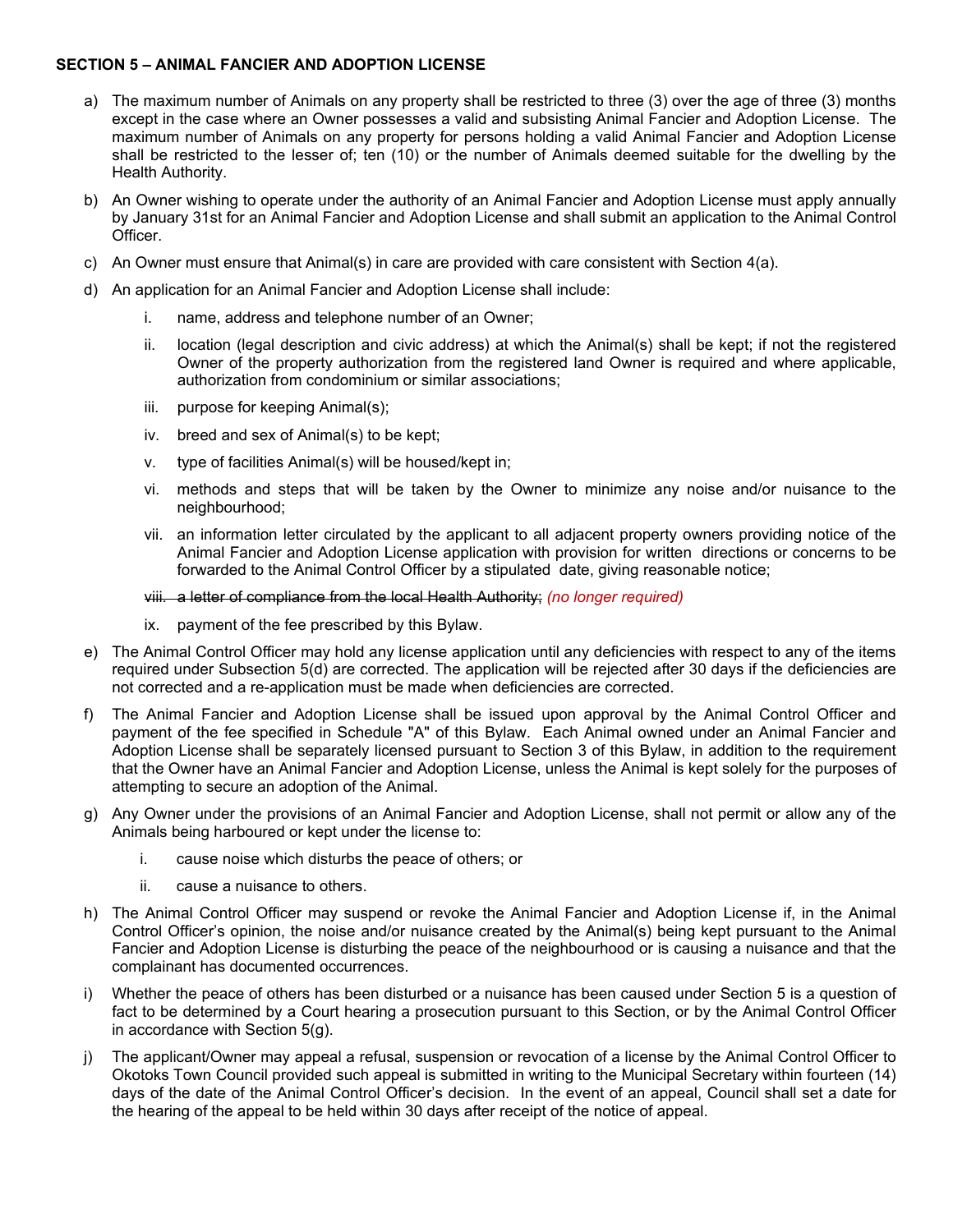### **Okotoks Animal Fancier and Adoption License Application Form**

|       | PURPOSE FOR KEEPING ANIMALS: UNIVERSITY OF A SERIES AND THE SERIES OF A SERIES OF A SERIES OF A SERIES OF A SERIES OF A SERIES OF A SERIES OF A SERIES OF A SERIES OF A SERIES OF A SERIES OF A SERIES OF A SERIES OF A SERIES                                                                                                                                                                                                                                                                                                                                                                                                         |                              |                                       |
|-------|----------------------------------------------------------------------------------------------------------------------------------------------------------------------------------------------------------------------------------------------------------------------------------------------------------------------------------------------------------------------------------------------------------------------------------------------------------------------------------------------------------------------------------------------------------------------------------------------------------------------------------------|------------------------------|---------------------------------------|
|       | WHERE WILL ANIMALS BE KEPT: WHERE WILL ANIMALS BE KEPT:                                                                                                                                                                                                                                                                                                                                                                                                                                                                                                                                                                                | (eg: kennel, basement, etc.) |                                       |
|       | HOW WILL ANIMAL NOISE BE CONTROLLED:                                                                                                                                                                                                                                                                                                                                                                                                                                                                                                                                                                                                   |                              | (eg: bark collar, kept indoors, etc.) |
|       | ARE ANIMALS LICENSED WITH THE TOWN OF OKOTOKS? Yes $\Box$ No $\Box$                                                                                                                                                                                                                                                                                                                                                                                                                                                                                                                                                                    |                              |                                       |
|       | All dogs must be individually licensed per Section 3 of the Responsible Pet Ownership Bylaw.<br>The personal information that you have provided is being collected under section 33(c) of the Freedom of<br>Information and Protection of Privacy Act and will be used only in determining animal ownership and<br>producing statistical records. In addition your telephone number and your dog's tag number will be posted<br>on the Town of Okotoks, Virtual Town Hall Website. Should you have any questions about the use of your<br>personal information please contact the FOIP Coordinator at foip@okotoks.ca or 403-938-4404. |                              |                                       |
|       | PROVIDE THE FOLLOWING INFORMATION FOR EACH ANIMAL:                                                                                                                                                                                                                                                                                                                                                                                                                                                                                                                                                                                     |                              |                                       |
|       |                                                                                                                                                                                                                                                                                                                                                                                                                                                                                                                                                                                                                                        |                              |                                       |
|       |                                                                                                                                                                                                                                                                                                                                                                                                                                                                                                                                                                                                                                        |                              |                                       |
|       |                                                                                                                                                                                                                                                                                                                                                                                                                                                                                                                                                                                                                                        |                              |                                       |
|       |                                                                                                                                                                                                                                                                                                                                                                                                                                                                                                                                                                                                                                        |                              |                                       |
| NAME: | _____________________BREED:____________                                                                                                                                                                                                                                                                                                                                                                                                                                                                                                                                                                                                |                              |                                       |
|       |                                                                                                                                                                                                                                                                                                                                                                                                                                                                                                                                                                                                                                        |                              |                                       |
|       |                                                                                                                                                                                                                                                                                                                                                                                                                                                                                                                                                                                                                                        |                              |                                       |
|       |                                                                                                                                                                                                                                                                                                                                                                                                                                                                                                                                                                                                                                        |                              |                                       |
|       |                                                                                                                                                                                                                                                                                                                                                                                                                                                                                                                                                                                                                                        |                              |                                       |

The fee for an Animal Fancier and Adoption License is \$150.00 per calendar year and the license must be renewed annually prior to January 31<sup>st</sup>

An Animal Fancier License may be revoked at any time per Section 5(h) of the Responsible Pet